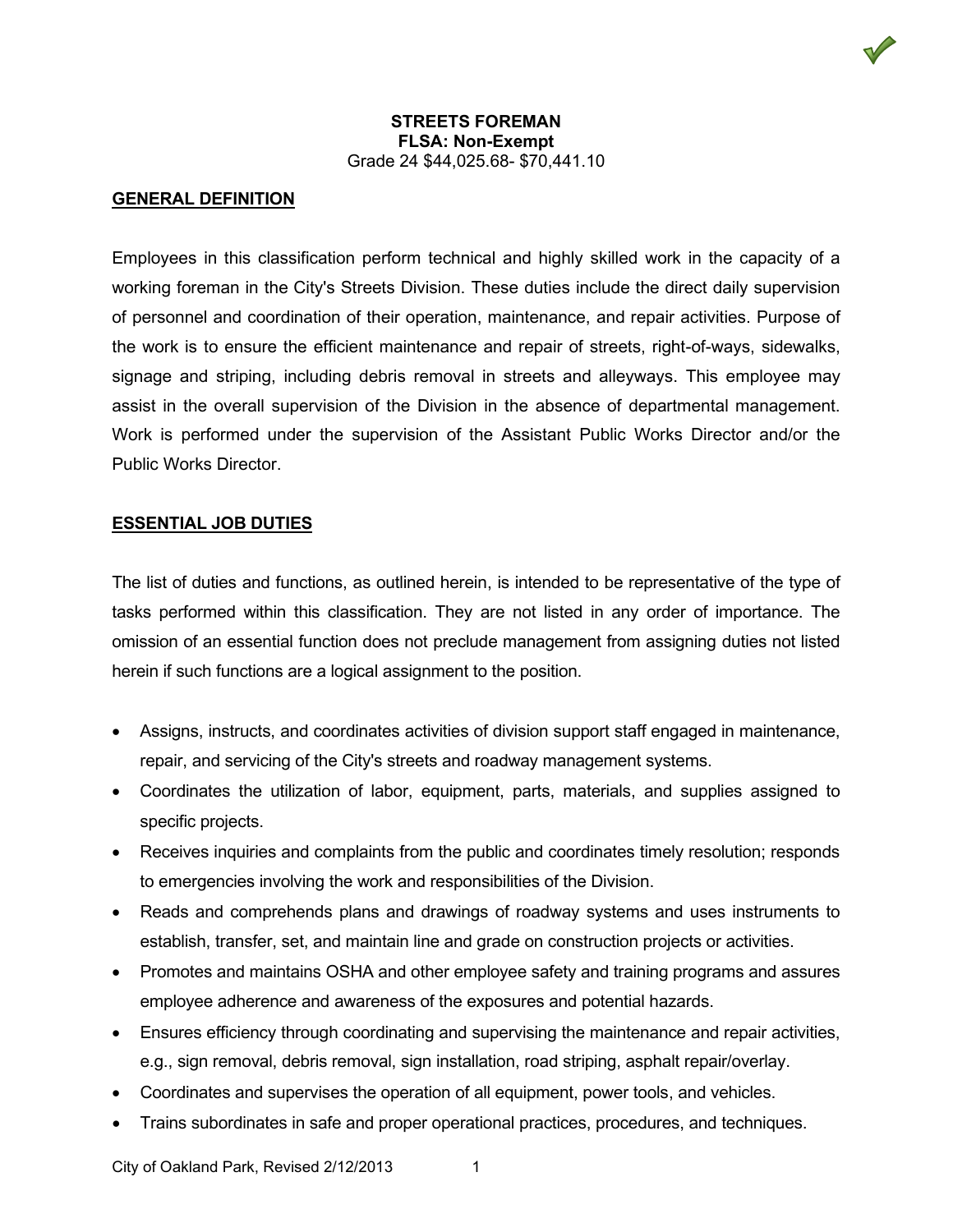- Maintains records of labor, equipment, and materials used and other essential data records specific to the Division; assists in the preparation of monthly reports.
- Performs manual labor and operates assigned equipment, tools, or vehicles as needed.
- Monitors work in progress and assists as needed; provides guidance and instruction in the more complex aspects of the work.
- Tests and inspects completed projects/tasks for adherence to work orders, job specifications, and applicable regulatory standards.
- Ensure compliance with all applicable laws, ordinances, codes, administrative, and safety policies.
- Attends meetings with the safety committee, contractors, engineers, vendors, and others as required.
- Requires regular attendance to scheduled work shifts.

# **KNOWLEDGE, SKILLS & ABILITIES**

- Substantial knowledge and skill in principles and methods of operating assigned equipment.
- Ability to perform installation, maintenance, and repair of streets, sidewalks, right-of-ways and associated public lands infrastructure.
- Ability to give clear and specific verbal or written instructions as well as to understand and follow verbal or written instructions.
- Ability to supervise small groups of employees under field conditions.
- Ability to utilize computers and standard office environment applications, e.g., word processors, spreadsheets, email.
- Communicates with co-workers, management, citizens, and others in a courteous and professional manner.
- Conforms with and abides by all departmental and City regulations, policies, work procedures, and instructions.

## **MINIMUM ACCEPTABLE EDUCATION, TRAINING & EXPERIENCE**

High school diploma or GED equivalent; supplemented by five (5) years progressively knowledgeable experience in municipal streets maintenance and management, with experience

City of Oakland Park, Revised 2/12/2013 2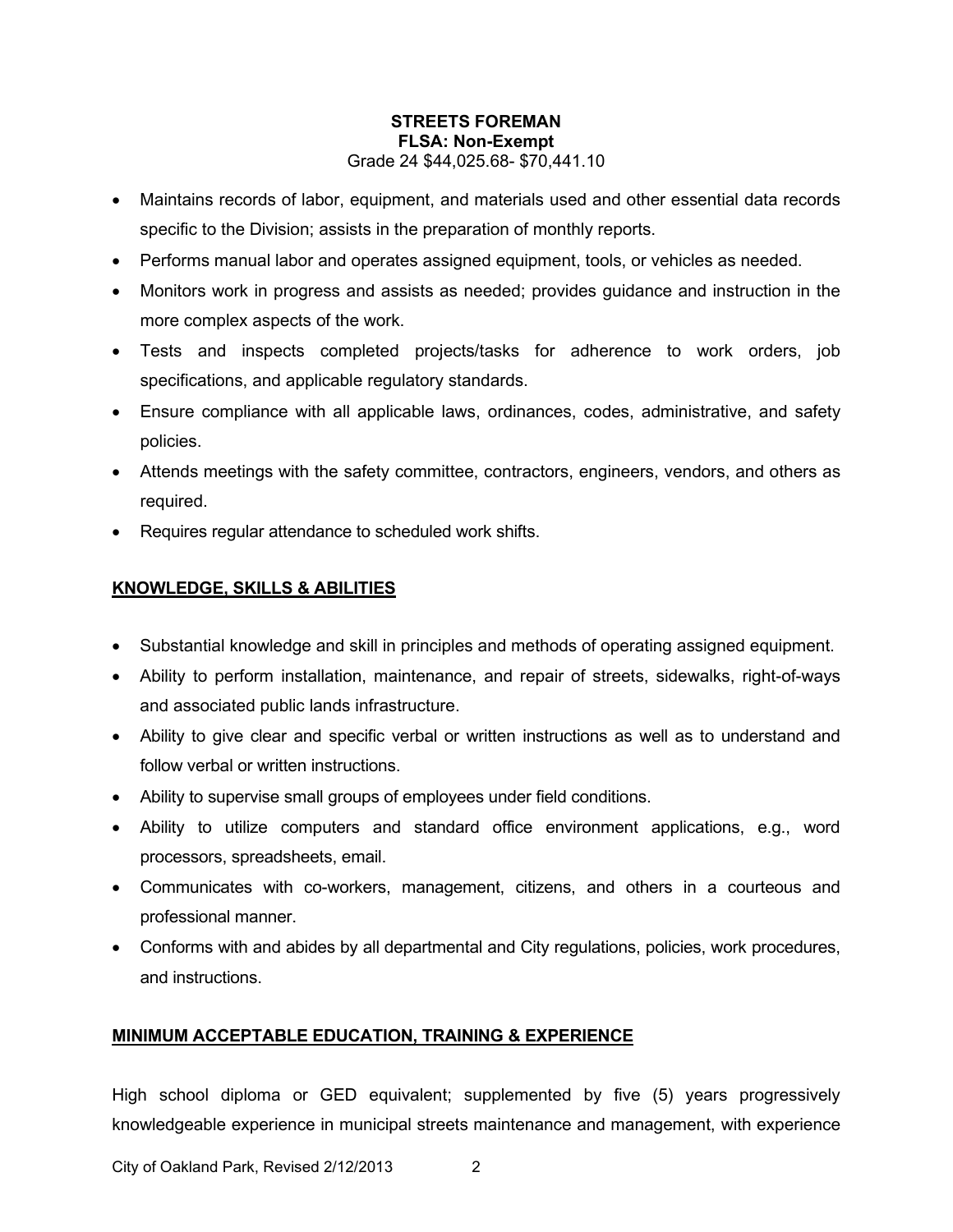in a lead worker or supervisory capacity and demonstrated technical skills in the more complex aspects of the work. Must hold a State of Florida Class B Driver's License, Management of Traffic (MOT) Certification, Chemical Spray License, and Tree trimmer certificate. Position may be required to be on call, including nights, holidays, and weekends.

## **PREFERRED**

Advanced level Management of Traffic (MOT) Certification

# **PHYSICAL REQUIREMENTS**

The City of Oakland Park is an Equal Opportunity Employer. In compliance with the Americans with Disabilities Act (42 U.S. C. 12101 et. seq.), the City of Oakland Park will provide reasonable accommodations to qualified individuals with disabilities and encourages both prospective and current employees to discuss potential accommodations with the employer. The physical demands described here are representative of those that must be met by an employee to successfully perform the essential functions of this job.

- The employee is frequently required to climb, balance, stoop, kneel, crouch, or crawl.
- Must be able to operate objects, tools or controls and reach with arms and hands.
- Must be able to remain outdoors for extended periods in high heat and humidity conditions.
- Traverse rough terrain, walk up or down stairwells, ladders, slopes or steps.
- The employee must frequently lift and/or move up to 75 pounds.
- Vision ability includes close and peripheral vision, color distinction, and depth perception.
- Ability to hear.
- Must be able to work in close and confined spaces.
- Written and oral communication skills.

A review of this position has excluded the marginal functions of the position that are incidental to the performance of fundamental job duties. All duties and responsibilities are essential job functions and requirements are subject to possible modifications to reasonably accommodate individuals with disabilities. To perform this job successfully, the incumbent(s) will possess the